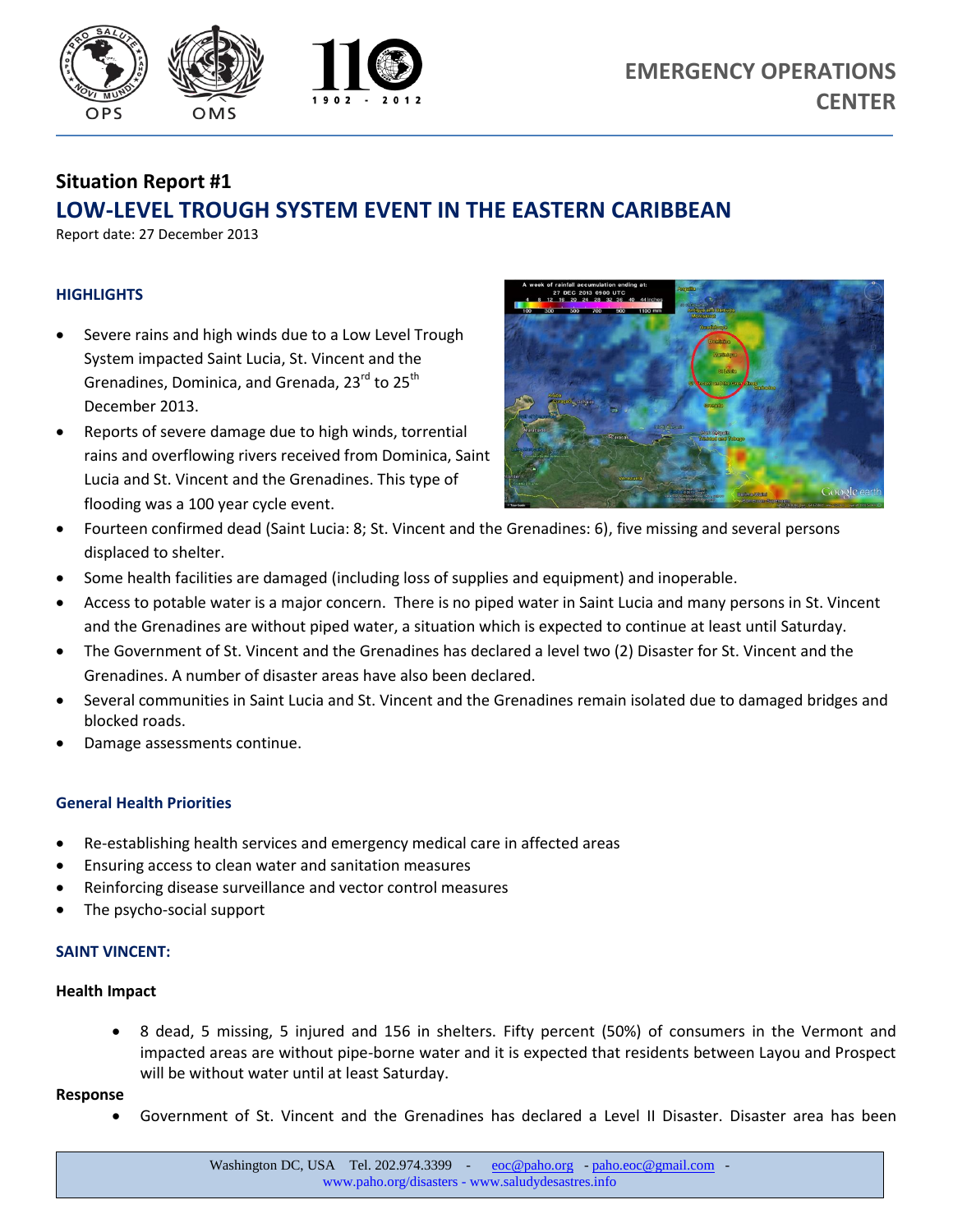

declared for:

o The Vermont Valley, all the way down to Buccament Bay; Spring Village, Rose Bank and Dark View

on the Leeward Side; South Rivers; O'Briens Valley Georgetown and Spring Village Georgetown.

- A number of Ministries have commenced initial damage assessments.
- The National Emergency Operations Centre (NEOC) remains partially activated and a number of key agencies and volunteers are involved in the operations. The National Emergency Management Organization (NEMO) has provided sleeping bags, comfort kits and jerry cans to those affected.
- Two emergency shelters have been activated in Buccament and Chateaubelair.
- The SVG Red Cross Society has been distributing jerry cans in affected areas.
- The Roads Building and General Services Authority (BRAGSA), Ministry of Transport and Works and the Forestry Department continue their road clearing operations.
- The Ministry of Health has conducted several emergency meetings with the Health Emergency Committee.
- The psycho-social support team led by the Ministry of Health is providing support to those persons injured during the event.
- The Ministry of Health has conducted an initial damage assessment of the damages sustained at the Milton Cato Memorial Hospital (MCMH) and the estimate cost of damage to the facility is EC\$2 million. A number of records and essential pieces of equipment were damaged. The pediatric, male medical, maternity (delivery), and the neonatal intensive care units of the Milton Cato Memorial Hospital have been temporary relocated as clean- up operations continue. Various clinics have also suffered damage, as well as Chateubelair hospital.
- Georgetown Hospital (which is a part of PAHO's SMART hospital project) is in good condition

## **Immediate Needs**

- Provision of water tanks and water for two hospitals and three health clinics
- Selected equipment, furniture, and supplies for the Milton Cato Memorial Hospital.

## **DOMINICA:**

## **Health Impact**

 No direct health impact has been reported to date. The Office of Disaster Management reports that the southern part of the island from Scotshead to Laudat and Canefield was the most affected by the heavy rains and flash flooding resulting in a number of roads intercepted and homes impacted.

## **Response**

- Shelter opened at Bath Estate.
- Roads are being restored (even if only partially) and most are passable by vehicular traffic. Final clearing works i.e. clearing of drains and other related works are on-going.
- Electricity has been restored to most parts of the island. Bagatel, Fond St Jean, Soufriere continue to experience some electrical disruptions with staff from DOMLEC taking remedial action.

## **Immediate needs**

The immediate needs for the affected families are food and clothing, particularly in the Newtown area, as